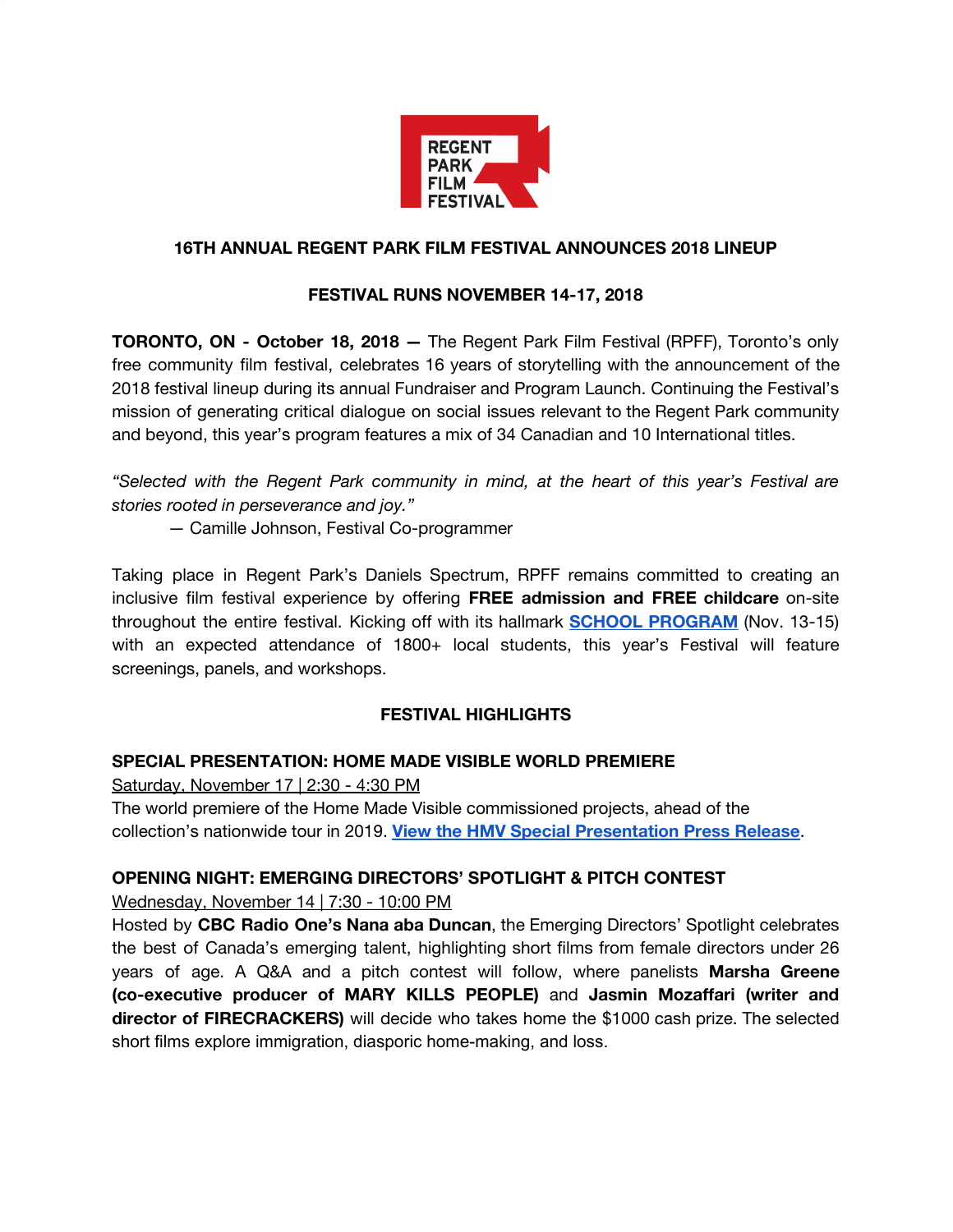# **CLOSING NIGHT FILM: RAFIKI (dir. Wanuri Kahiu, Kenya)**

# *with* **CONTINUUM (dir. Noncedo Khumalo, Canada)**

Saturday, November 17 | 8:00 - 10:30 PM

Regent Park Film Festival is proud to present RAFIKI as its closing night film. Despite being the first Kenyan film to debut at Cannes, it remains banned in Kenya for its portrayal of a lesbian love story. Opening with the animated short CONTINUUM by Montreal-based director Noncedo Khumalo, our closing night highlights the next generation of Black queer filmmaking.

## **TIME FOR ILHAN (dir. Norah Shapiro, USA)**

## **+ PANEL WITH GINELLA MASSA, AUSMA MALIK AND MUNIRA ABUKAR**

Thursday, November 15 | 6:00 - 8:00 PM

Follow the momentum behind Ilhan Omar's current run for U.S. Congress in the 2018 midterm elections, watch Ilhan's success as the first Somali-American and Black Muslim woman in state legislature. The panel will bring the conversation home to Toronto to reflect about what it means for Muslim women to run for office in an increasingly conservative political landscape.

# **THE FEELING OF BEING WATCHED (dir. Assia Boundaoui, USA) + TALKBACK WITH DIRECTOR ASSIA BOUNDAOUI**

## Friday, November 16 | 8:30 - 10:30 PM

Join director Assia Boundaoui and RPFF Executive Director Tendisai Cromwell for a discussion on Boundaoui's experiences confronting government surveillance during her investigation into one of the largest FBI terrorism probes conducted before 9/11.

# **BLACK COP (dir. Cory Bowles, Canada)**

# *with* **EMERGENCY (dir. Carey Williams, USA)**

# **+ TALKBACK WITH DIRECTOR CORY BOWLES AND ACTOR RONNIE ROWE JR.**

## Friday, November 16 | 6:00 - 8:00 PM

Join film programmer and PhD student Nataleah Hunter-Young for a discussion after the film with director Cory Bowles and lead actor Ronnie Rowe Jr. about depictions of anti-Black profiling and police brutality in media.

## **VIRTUAL SPACE**

## Open throughout the Festival

# **—BIIDAABAN: FIRST LIGHT (Lisa Jackson, Canada)**

Following its highly anticipated debut at Nathan Phillips Square, Lisa Jackson's VR experience BIIDAABAN: FIRST LIGHT illuminates how Indigenous languages can provide a framework for understanding our place in a reconciled version of Canada's largest urban environment.

# **—REUNION; SELF-DETERMINATION OF THE BLACK AMERICAN SOUTH**

## **(Melisse Watson, Canada)**

Multidisciplinary artist Melisse Watson's mixed media installation invites viewers through an intergenerational tapestry to experience the vulnerabilities and joys of meeting one's family for